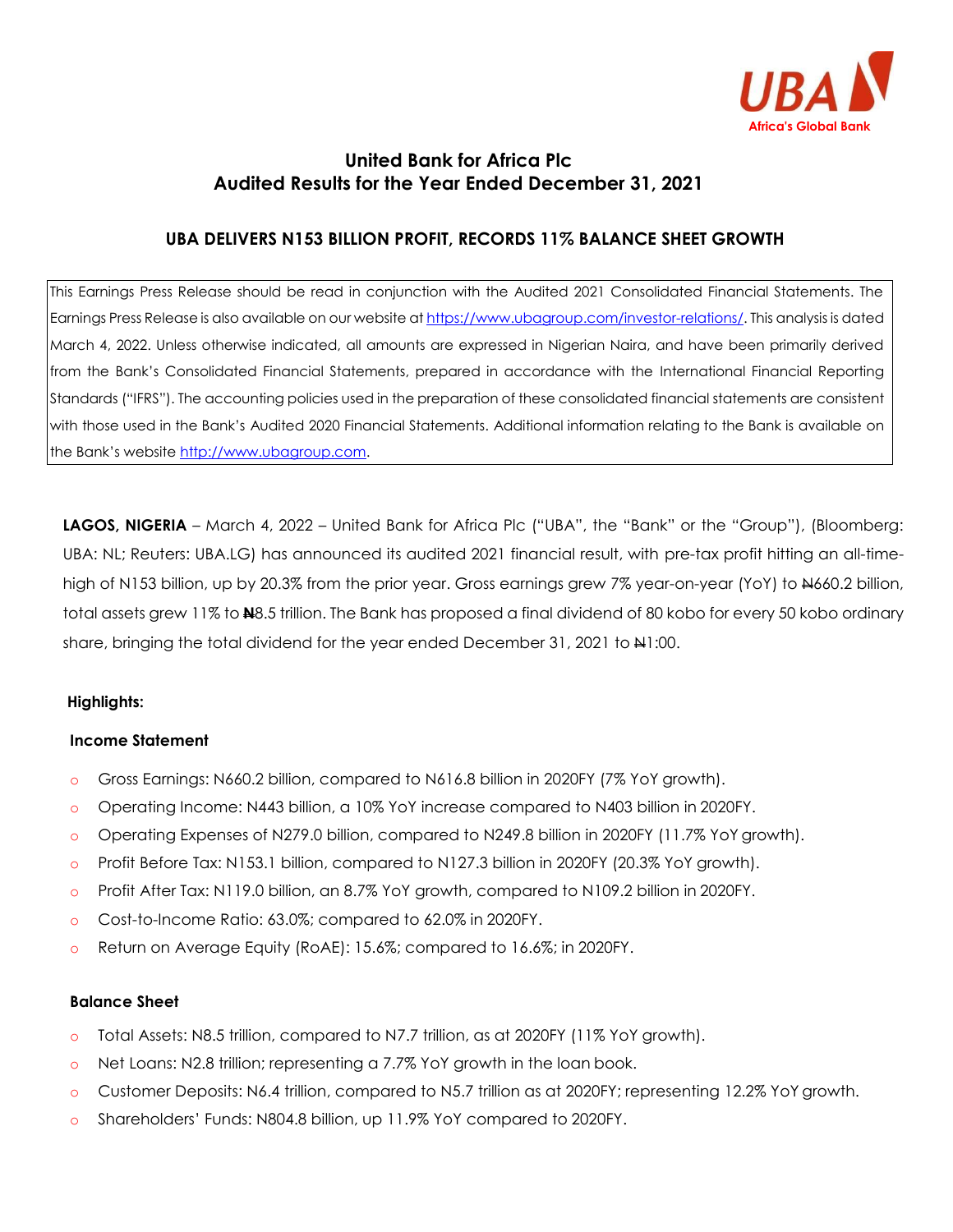

#### **Commenting on the result, Kennedy Uzoka, the GMD/CEO, said;**

The year 2021 can best be described as a year of global recovery; economies around the world began to witness early-stage recoveries, as supply chains recover from the devastating disruptions suffered in 2020. Consequently, UBA recorded remarkable 7% growth in topline to N660 billion (USD1.56bn), and profit before tax (PBT) of N153.1 billion, up 20.3% from the prior year. Net Loans and advances grew by 7.7% to N2.8 trillion with exposure mostly to resilient economic sectors including oil & gas, agriculture and manufacturing. Deposit from customers grew 12.2%, crossing the N6 trillion mark, to N6.4trillion.

Looking forward, I am particularly excited about our ongoing Enterprise Transformation Program which is designed to enhance the bank's process agility, service delivery and customer experience. We are also making sizeable investments in cutting-edge technology and cyber security, to keep our innovative digital banking offerings above the curve, as we tool and re-tool our human resources to compete and win in rapidly changing and evolving landscape. These will ensure the bank continues to achieve respectable top and bottom-line growth through the medium to long term.

#### **Also speaking on the performance, the Group CFO, Ugo Nwaghodoh said;**

Once again, the bank has shown resilience, it achieved sizeable growth and strengthened its balance sheet despite the slow pace of economic recovery that characterized the year 2021. Through active and diligent assets and liabilities management, the bank protected its net interest margin and achieved a downward moderation of Cost of funds (CoF) by 70 basis points to 2.2% from 2.9% in prior year.

The group's capital adequacy ratio at 24.9% is well above required regulatory minimum and reflects strong capacity for business growth. The Group's non-performing loan ratio improved further to 3.6% from 4.7% at the end of 2020. This testifies to the quality of UBA's loan portfolio. The bank remains relentless in its resolve to drive down the Cost-to-Income ratio, which stood at 63.0% at the end of the year.

We achieved further strides in growing our business and gaining market share across our pan-African operations, with the region accounting for 63.2% of the Group's profitability, compared to 55.4% in 2020. Loans and advances as well as Deposit in the region were also up 14.5% and 27.3% respectively from a year earlier.

We recognize the changing competitive landscape and are proactively positioning to consistently deliver on our strategic objectives and commitment to shareholders.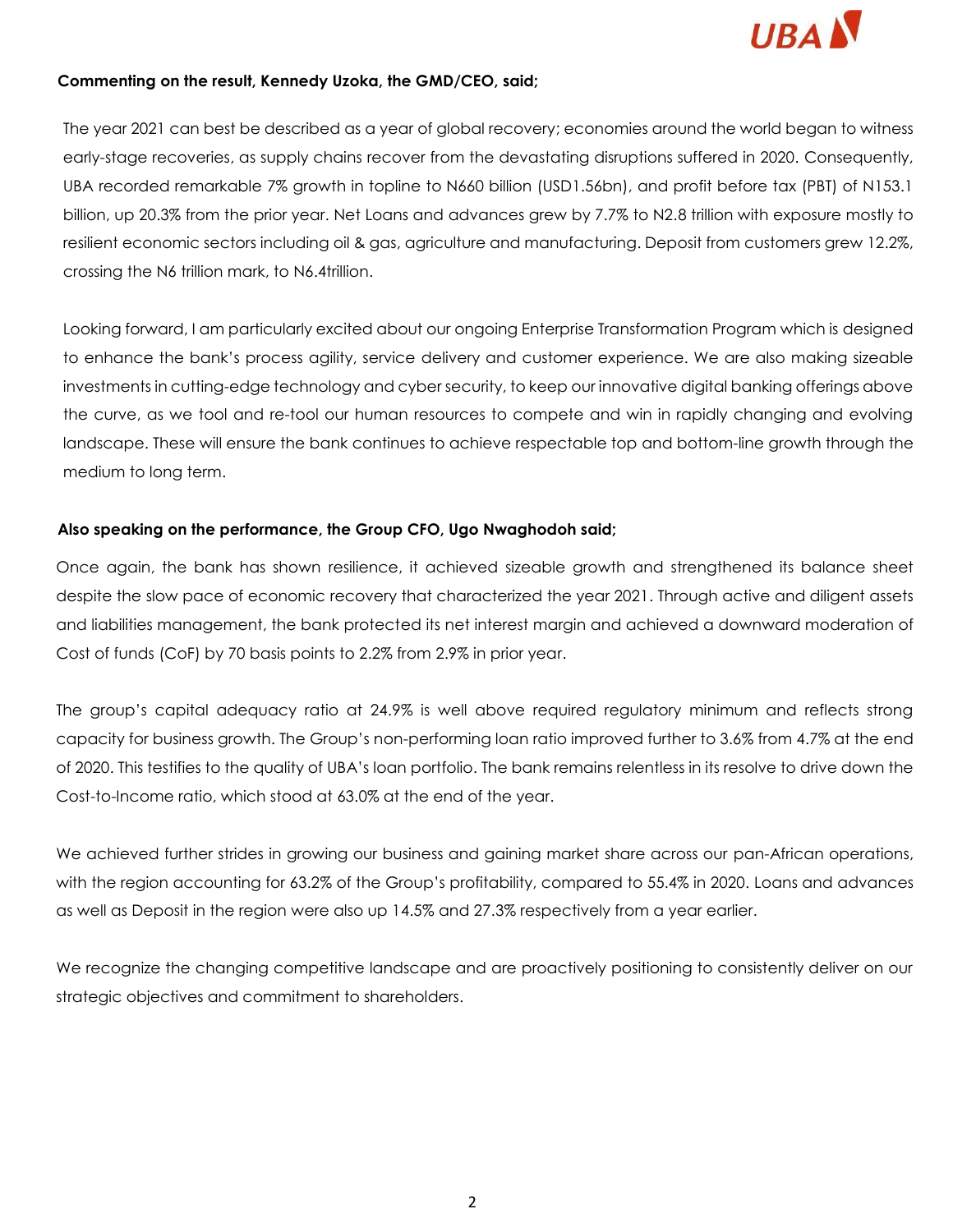

| United Bank for Africa Plc                                                                                        |            |            |            |            |
|-------------------------------------------------------------------------------------------------------------------|------------|------------|------------|------------|
| <b>Consolidated and Separate Statements of Comprehensive Income</b>                                               |            |            |            |            |
| For the year ended 31 December 2021                                                                               |            | * Restated |            |            |
| In millions of Nigerian Naira                                                                                     | Group      |            | Bank       |            |
|                                                                                                                   | 2021       | 2020       | 2021       | 2020       |
| Interest income                                                                                                   | 474,262    | 427,862    | 288,564    | 274,975    |
| Interest income on amortised cost and FVOCI securities                                                            | 473,909    | 422,655    | 288,353    | 269,918    |
| Interest income on FVTPL securities                                                                               | 353        | 5,207      | 211        | 5,057      |
| Interest expense                                                                                                  | (157, 551) | (168, 395) | (101, 649) | (116, 748) |
| Net interest income                                                                                               | 316,711    | 259,467    | 186,915    | 158,227    |
| Impairment charge for credit losses on Loans                                                                      | (9,851)    | (22, 443)  | (9,049)    | (14, 146)  |
| Net impairment Write back / (charge) on other financial assets                                                    | (3,012)    | (4, 566)   | (700)      | (7, 718)   |
| Net interest income after impairment on financial and non-financial                                               | 303,848    | 232,458    | 177,166    | 136,363    |
| instruments                                                                                                       |            |            |            |            |
| Fees and commission income                                                                                        | 158,648    | 126,943    | 76,636     | 58,802     |
| Fees and commission expense                                                                                       | (57, 746)  | (44, 335)  | (40, 410)  | (28,660)   |
| Net fee and commission income                                                                                     | 100,902    | 82,608     | 36,226     | 30,142     |
| Net trading and foreign exchange income                                                                           | 16,385     | 54,847     | 347        | 40,266     |
| Other operating income                                                                                            | 8,996      | 6,120      | 15,946     | 7,433      |
| Employee benefit expenses                                                                                         | (93, 244)  | (87, 545)  | (45,985)   | (47, 178)  |
| Depreciation and amortisation                                                                                     | (22,700)   | (20,005)   | (15,761)   | (15,036)   |
| Other operating expenses                                                                                          | (163, 042) | (142, 297) | (107, 420) | (93, 630)  |
| Share of profit of equity-accounted investee                                                                      | 1,928      | 1,071      |            |            |
| Profit before income tax                                                                                          | 153,073    | 127,257    | 60,519     | 58,360     |
| Income tax expense                                                                                                | (34, 395)  | (18,095)   | (1,850)    | (1, 449)   |
| Profit for the year                                                                                               | 118,678    | 109,162    | 58,669     | 56,911     |
| Other comprehensive (loss) / income                                                                               |            |            |            |            |
| Items that will be reclassified to Profit or loss:                                                                |            |            |            |            |
| Exchange differences on translation of foreign operations                                                         | 1,683      | 37,926     |            |            |
| Fair value changes on investments in debt securities at fair value through<br>other comprehensive income (FVOCI): |            |            |            |            |
| Net change in fair value during the year                                                                          | (22,999)   | 5,102      | (22, 852)  | 5,044      |
| Tax relating to net change in fair value during the period                                                        |            |            |            |            |
| Net amount transferred to profit or loss                                                                          | (1,677)    | (10, 577)  | (1,660)    | (10, 492)  |
|                                                                                                                   | (22, 992)  | 32,451     | (24, 512)  | (5, 448)   |
| Items that will not be reclassified to Profit or loss:                                                            |            |            |            |            |
|                                                                                                                   |            |            |            |            |
| Fair value changes on equity investments designated at FVOCI                                                      | 8,386      | 10,875     | 8.314      | 10,875     |
|                                                                                                                   | 8.386      | 10,875     | 8,314      | 10,875     |
| Other comprehensive (loss) / income for the year, net of tax                                                      | (14,607)   | 43,326     | (16, 198)  | 5,427      |
| Total comprehensive income for the year                                                                           | 104,071    | 152,488    | 42,471     | 62,338     |
| Profit for the year attributable to:                                                                              |            |            |            |            |
| Owners of Parent                                                                                                  | 115,883    | 105,909    | 58,669     | 56,911     |
| Non-controlling interests                                                                                         | 2,795      | 3,253      |            |            |
| Profit for the year                                                                                               | 118,678    | 109,162    | 58,669     | 56,911     |
| Total comprehensive income attributable to:                                                                       |            |            |            |            |
| Owners of Parent                                                                                                  | 103,333    | 143,998    | 42,471     | 62,338     |
| Non-controlling interests                                                                                         | 738        | 8,490      |            |            |
| Total comprehensive income for the year                                                                           | 104,071    | 152,488    | 42,471     | 62,338     |
|                                                                                                                   |            |            |            |            |
| Earnings per share attributable to owners of the parent                                                           |            |            |            |            |
| Basic and diluted earnings per share (Naira)                                                                      | 3.39       | 3.10       | 1.72       | 1.66       |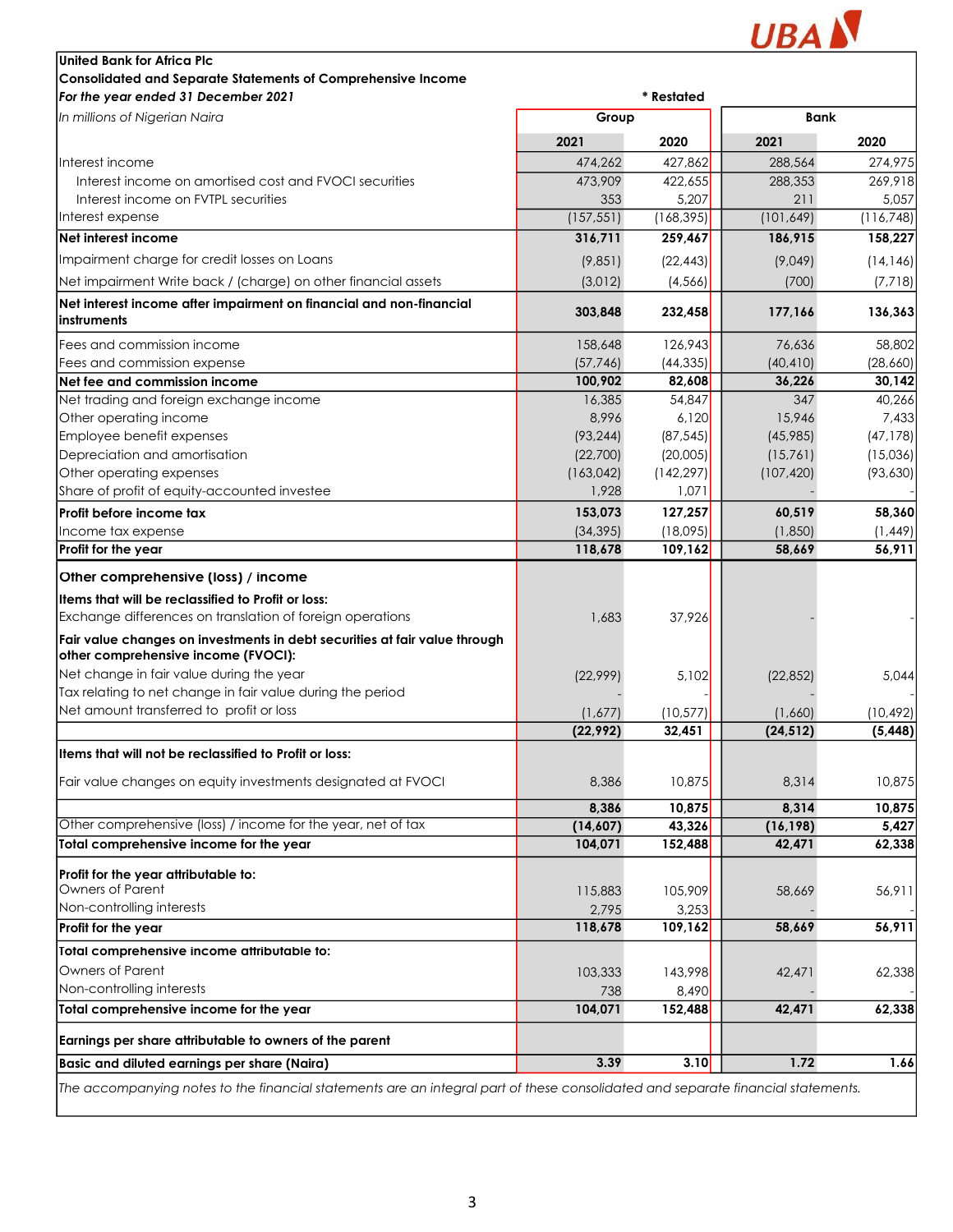

## **United Bank for Africa Plc Consolidated and Separate Statements of Financial Position** *As at 31 December 2021*

|                                                       |            | Group      |            | <b>Bank</b> |  |
|-------------------------------------------------------|------------|------------|------------|-------------|--|
|                                                       |            | * Restated |            |             |  |
|                                                       | 31 Dec. 21 | 31 Dec. 20 | 31 Dec. 21 | 31 Dec. 20  |  |
| In millions of Nigerian Naira                         |            |            |            |             |  |
| <b>ASSETS</b>                                         |            |            |            |             |  |
| Cash and bank balances                                | 1,818,784  | 1,874,618  | 1,446,906  | 1,436,822   |  |
| Financial assets at fair value through profit or loss | 13,096     | 214,400    | 7,984      | 171,058     |  |
| Derivative assets                                     | 33,340     | 53,148     | 33,340     | 53,148      |  |
| Loans and advances to banks                           | 153,897    | 77,419     | 120,124    | 65,058      |  |
| Loans and advances to customers                       | 2,680,667  | 2,554,975  | 1,848,102  | 1,812,536   |  |
| Investment securities:                                |            |            |            |             |  |
| - At fair value through other comprehensive income    | 993,791    | 1,421,527  | 840,249    | 1,233,684   |  |
| - At amortised cost                                   | 2,341,839  | 1,159,264  | 806,217    | 71,479      |  |
| Other assets                                          | 149,154    | 110,829    | 88,649     | 96,524      |  |
| Investment in equity-accounted investee               | 8,945      | 4,504      | 2,715      | 2,715       |  |
| Investment in subsidiaries                            |            |            | 103,275    | 103,275     |  |
| Property and equipment                                | 178,117    | 153,191    | 141,581    | 123,435     |  |
| Intangible assets                                     | 30,450     | 28,900     | 18,063     | 16,237      |  |
| Deferred tax assets                                   | 43,329     | 40,602     | 21,862     | 21,862      |  |
|                                                       | 8,445,409  | 7,693,377  | 5,479,067  | 5,207,833   |  |
| Non-Current Assets Held for Sale                      | 95,909     |            | 95,909     |             |  |
|                                                       |            |            |            |             |  |
| <b>TOTAL ASSETS</b>                                   | 8,541,318  | 7,693,377  | 5,574,976  | 5,207,833   |  |
|                                                       |            |            |            |             |  |
| <b>LIABILITIES</b>                                    |            |            |            |             |  |
| Deposits from banks                                   | 654,211    | 418,157    | 483,110    | 121,815     |  |
| Deposits from customers                               | 6,369,189  | 5,676,011  | 4,004,306  | 3,824,143   |  |
| Derivative liabilities                                | 98         | 508        | 98         | 508         |  |
| Other liabilities                                     | 216,209    | 157,826    | 127,338    | 93,669      |  |
| Current income tax payable                            | 21,415     | 9,982      | 2,751      | 1,478       |  |
| <b>Borrowings</b>                                     | 455,772    | 694,355    | 455,772    | 688,280     |  |
| Deferred tax liability                                | 19,617     | 16,992     |            |             |  |
| <b>TOTAL LIABILITIES</b>                              | 7,736,511  | 6,973,831  | 5,073,375  | 4,729,893   |  |
| <b>EQUITY</b>                                         |            |            |            |             |  |
| Share capital                                         | 17,100     | 17,100     | 17,100     | 17,100      |  |
| Share premium                                         | 98,715     | 98,715     | 98,715     | 98,715      |  |
| Retained earnings                                     | 335,843    | 251,642    | 124,536    | 95,480      |  |
| Other reserves                                        | 324,516    | 324,194    | 261,250    | 266,645     |  |
| EQUITY ATTRIBUTABLE TO OWNERS                         | 776,174    | 691,651    | 501,601    | 477,940     |  |
| OF THE PARENT                                         |            |            |            |             |  |
| Non-controlling interests                             | 28,633     | 27,895     |            |             |  |
| <b>TOTAL EQUITY</b>                                   | 804,807    | 719,546    | 501,601    | 477,940     |  |
|                                                       |            |            |            |             |  |
| <b>TOTAL LIABILITIES AND EQUITY</b>                   | 8,541,318  | 7,693,377  | 5,574,976  | 5,207,833   |  |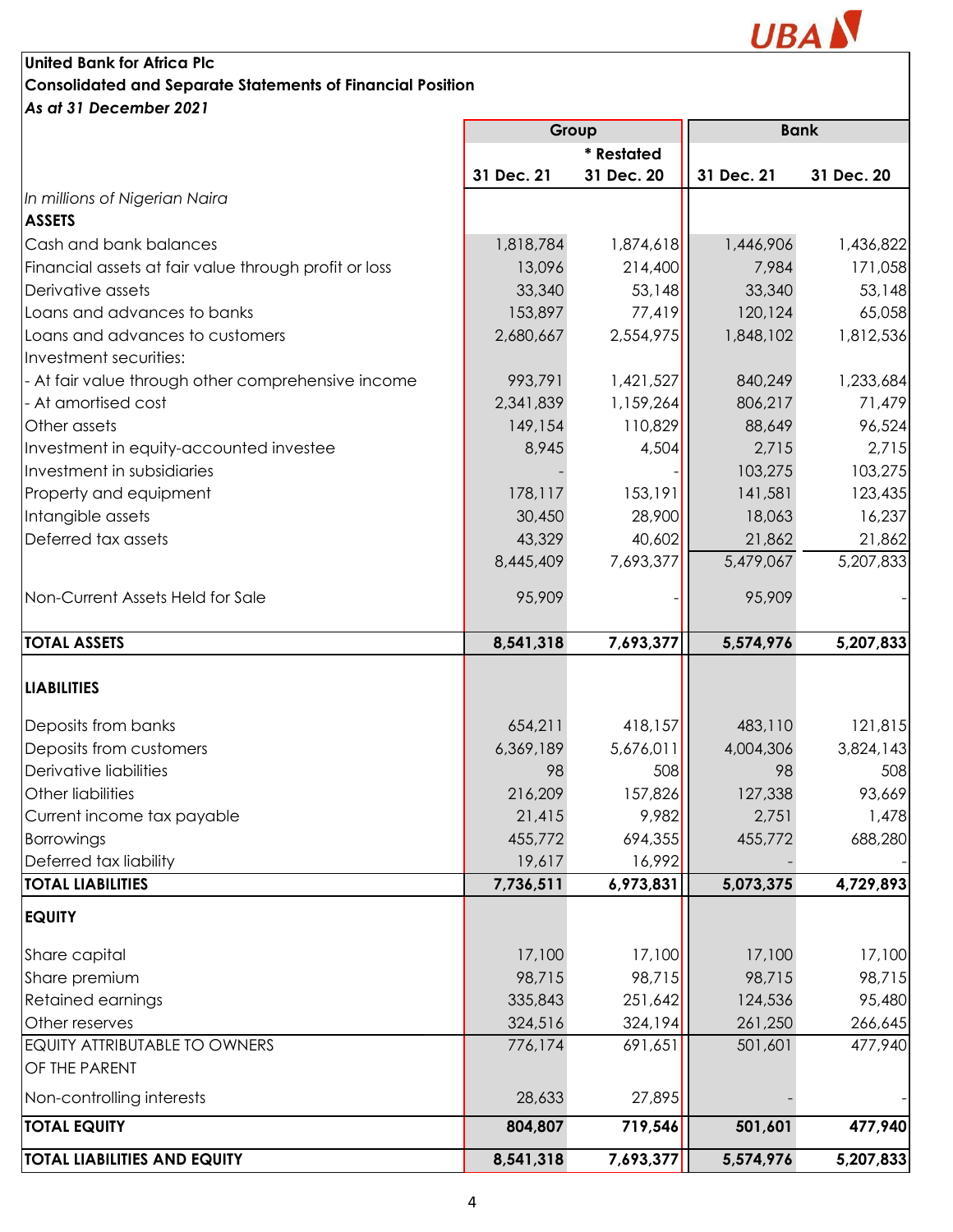

# **Presentation of 2021 Full Year Results – Conference Call Invitation**

UBA Plc's audited 2021 full year results conference call is scheduled for Thursday, March 10, 2022 at 3:00pm Lagos time (2:00pm London / 09:00am New York / 4:00pm Johannesburg).

To participate in the call, kindly click **[here](https://eur03.safelinks.protection.outlook.com/?url=https%3A%2F%2Fservices.choruscall.za.com%2FDiamondPassRegistration%2Fregister%3FconfirmationNumber%3D1594063%26linkSecurityString%3D342faa9ec&data=04%7C01%7Cmichael.ani%40ubagroup.com%7C268928dbe66a4bea229e08da01c2b267%7C18f15a3fea524261b7250b0f0d1bab03%7C1%7C0%7C637824233569166276%7CUnknown%7CTWFpbGZsb3d8eyJWIjoiMC4wLjAwMDAiLCJQIjoiV2luMzIiLCJBTiI6Ik1haWwiLCJXVCI6Mn0%3D%7C0&sdata=2LoxQj1lLYhyt3OIx1D8smrE745g4XYmADV3jQurpnY%3D&reserved=0)** to register.

| <b>CONFERENCE CALL DETAILS</b> |                                                                      |  |  |  |
|--------------------------------|----------------------------------------------------------------------|--|--|--|
| Conference Name                | UBA PIc Audited 2021 Full Year Results Presentation                  |  |  |  |
| Chairperson's Name             | Kennedy Uzoka - Group Managing Director/CEO                          |  |  |  |
| <b>Additional Speaker</b>      | Ugo Nwaghodoh - Group Chief Financial Officer                        |  |  |  |
|                                | Oliver Alawuba (DMD)<br>$\bullet$                                    |  |  |  |
|                                | Uche Ike (ED, Risk Management, Governance & Compliance)<br>$\bullet$ |  |  |  |
| In attendance                  | Chiugo Ndubisi (ED, Treasury & International Banking)                |  |  |  |
|                                | <b>Bola Atta (Group Head, Corporate Communications)</b>              |  |  |  |
|                                | Hassan Olatunji (Group Executive Office)                             |  |  |  |
|                                |                                                                      |  |  |  |
| Call Date                      | Thursday, March 10, 2022                                             |  |  |  |
| Call Time                      | Lagos<br>Johannesburg<br>London<br>New York                          |  |  |  |
|                                | 3:00 <sub>pm</sub><br>4:00pm<br>2:00 <sub>pm</sub><br>$9:00$ am      |  |  |  |
| Duration (hh:mm)               | 02:00                                                                |  |  |  |
| Platform                       | Online                                                               |  |  |  |

### • Click **[here](https://www.ubagroup.com/wp-content/uploads/2022/01/UBA-plc-2021-annual-report-and-account.pdf)** to download the Audited 2021 Full Year Results

# **For further information please contact:**

Michael Ani (Investor Relations) +234-1-2808760 [michael.ani@ubagroup.com](mailto:michael.ani@ubagroup.com)

– ENDS –